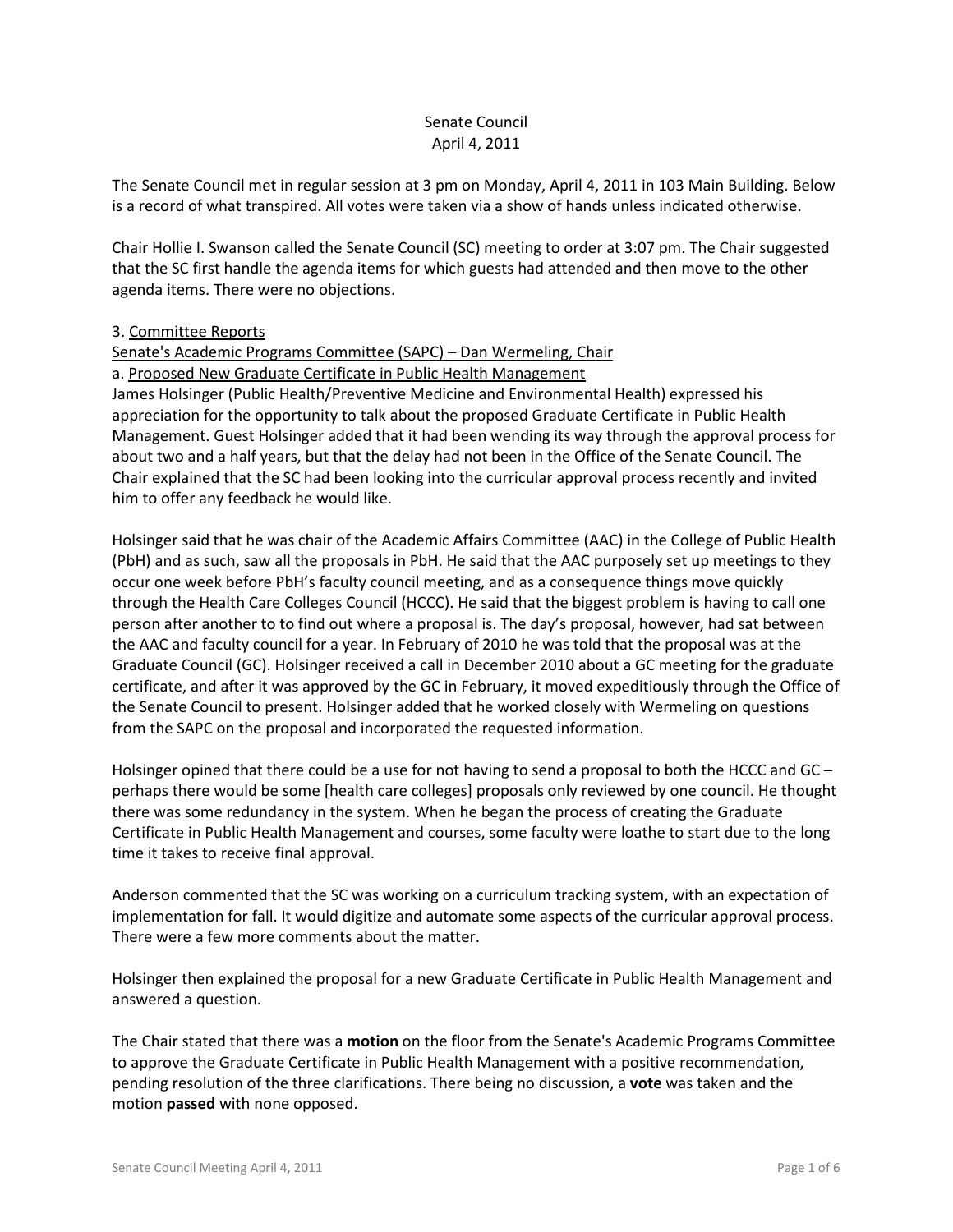# b. Proposed New Graduate Certificate in Lean Systems

Guests Arlie Hall (EN) and Phil Marksberry (EN) were introduced. Hall explained the proposal for a new Graduate Certificate in Lean Systems.

The Chair commented that the proposal came before the SC during the prior year, and asked for additional information. Hall explained that the year before, the proposed new Graduate Certificate in Lean Systems was to be housed in the Center for Manufacturing academic unit. The day the center was done away with was almost exactly the day the SC reviewed it. Hall said it would have been inappropriate to vote on the graduate certificate when its home academic unit was no longer an academic unit. The faculty of the Department of Electrical Engineering unanimously voted to be the home academic unit for the Graduate Certificate for Lean Systems. After a few questions, Hall and Marksberry departed.

Wasilkowski asked about review by the SAPC – he is a member of the committee and did not recall seeing it. Mrs. Brothers explained that the SAPC reviewed the proposal during the 2009-2010 year, and sent it forward with a positive recommendation. After the SC approved it to be sent to the University Senate (Senate), EN called and asked that it be tabled. When the issue of the home academic unit was resolved, it came back to the SC for a final review before being sent to the Senate.

Provost's Liaison Greissman offered a clarification about the Center for Manufacturing. He said it lost its faculty, and was being reinvented. It had never been permissible for a center to be the home academic unit of a graduate certificate.

There being no further discussion, a **vote** was taken on the motion from the SAPC to approve the proposed new Graduate Certificate in Lean Systems, and send it to the Senate with a positive recommendation. The motion **passed** with none opposed.

It was agreed that both proposals will be effective fall 2011.

## 2. Old Business

## f. Proposed Changes to *Administrative Regulations 6:10* ("Hazing")

The Chair reminded SC members of the process explained the previous week by Marcy Deaton (Associate General Legal Counsel). In response to the Chair, Guest Deaton said that she was presenting the proposed changes to *Administrative Regulation 6:10* to solicit comments from SC members. In response to Grossman, she explained that the language had been changed from its last version in response to concerns that it was overly broad in some areas. Guests Keith Ellis (assistant dean of students) and David Lowe (Interfraternity Council) answered questions along with Deaton. Wasilkowski pointed out a missing "to" in AR 6:10 V.C (should read "... is expected to report the activity...." and suggested the removal of "through the University's procedures" in *V.E*.

SC members discussed the proposed changes to *AR 6:10*, as well as whether or not the Senate should also see it for comments. After answering questions, Deaton, Ellis and Lowe departed.

Grossman **moved** that the SC recommend that the Senate endorse the proposed changes to *Administrative Regulations 6:10* and Wasilkowski **seconded**. There being no additional discussion, a **vote** was taken and the motion **passed** with none opposed.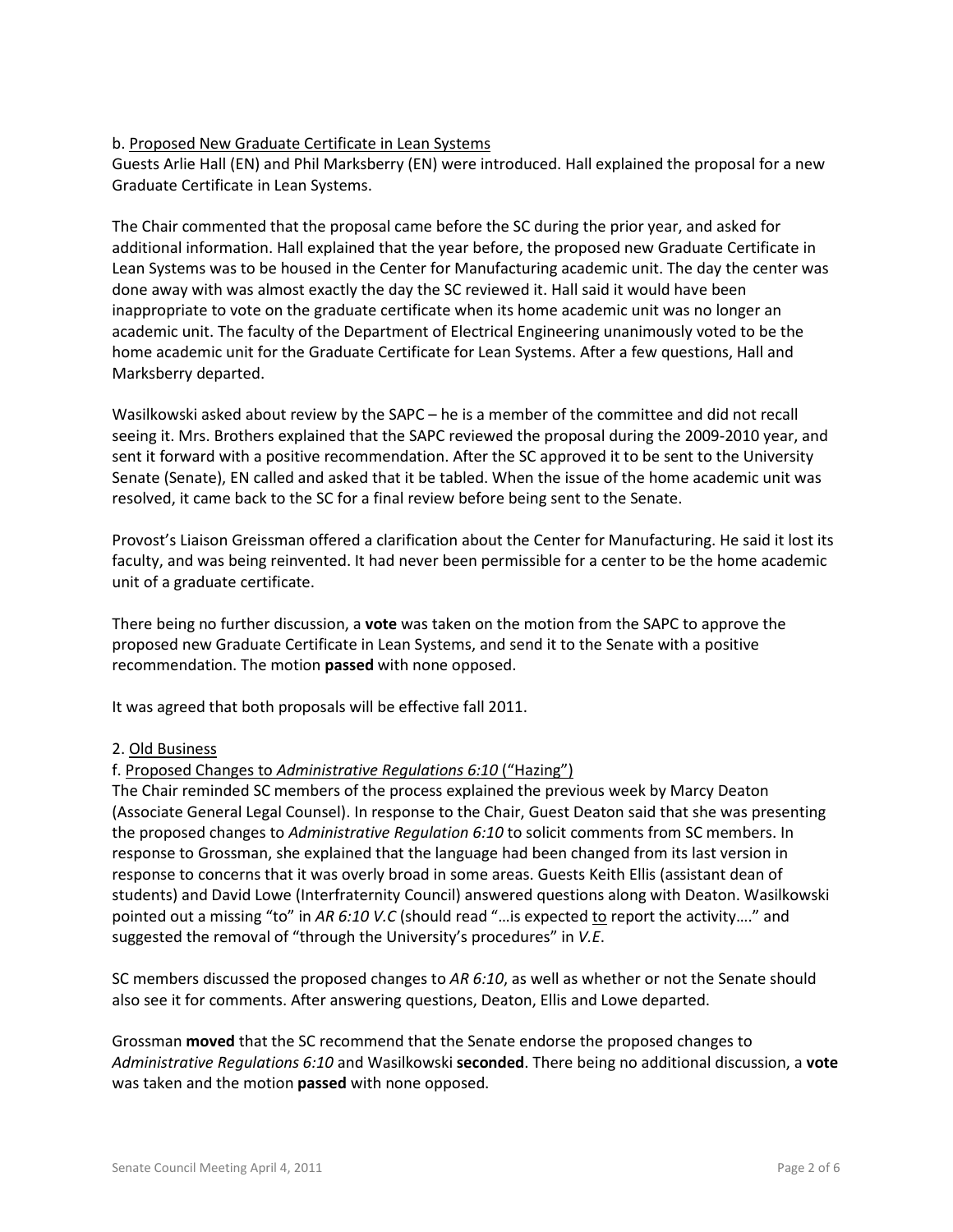### 1. Minutes and Announcements

The Chair commented that there had been instances in which discussions amongst the SC on the listserv had been forwarded to individuals not on the listserv. The Chair added that if it happened again, she would not use the listserv in the future. There was a brief discussion about the listserv and its membership. Mrs. Brothers explained that all SC members were subscribed to the listserv, including the faculty trustees and student representatives. She said that neither she nor Greissman were subscribed.

Turning to the celebration of President Todd's presidency, the Chair asked Kirk to explain the festivities and Kirk did so.

5. Discussion on May Commencement: Summer Graduates and College Recognition Ceremonies The Chair offered some background information on the semi-recent changes to commencement, including the new December commencement. Those present introduced themselves.

Jeannine Blackwell, dean of the Graduate School and head of commencement activities, offered SC members some information on the upcoming spring Commencement. She and Pat Whitlow (AFFILIATION) answered a few questions.

The Chair suggested Guest Ken Troske (BE/Economics) explain his rationale for attending, and he did so. Essentially, the Division of Economics has always been able to give students who will graduate over the summer with a PhD the opportunity to participate in commencement activities in the spring, before actually completing the degree. He said that had changed this year, and he was unable to discover the rationale behind it, either in the Senate discussions on changes to commencement, or in UK's regulations. Faculty in Economics want to continue their tradition and would like to know from whence came the directive that prevents them from hooding doctoral students under the expectation that they will be completing in a few months. The Chair opined that perhaps the question that SC members needed to answer involved who would have the authority to make such a decision.

SC members at length discussed the symbolism of hooding, the need (or not) for a uniform policy, and the pros and cons of allowing the hooding of doctoral students who had not yet completed their requirements, but were expected by the faculty to do so over the summer.

Grossman **moved** that the SC recommend strongly that the PhD candidates (or other candidates for degree conferred by the Graduate School) who have either successfully defended their dissertation or those who receive permission from the majority of their graduate committee members be allowed to participate in hooding ceremonies. Wasilkowski **seconded**. There was additional discussion among those present. If approved, the policy would be made effective immediately. Grossman **revised his motion** to include the phrase that "a student should only be able to proceed through a graduate ceremony only once for each specific degree." Wasilkowski **agreed** to the amendment.

There being no further discussion, a **vote** was taken on the **motion** that the SC recommend strongly that the PhD candidates (or other candidates for degree conferred by the Graduate School) who have either successfully defended their dissertation or those who receive permission from the majority of their graduate committee members be allowed to participate in hooding ceremonies and that a student should only be able to proceed through a graduate ceremony only once for each specific degree. The motion **passed** with one abstaining.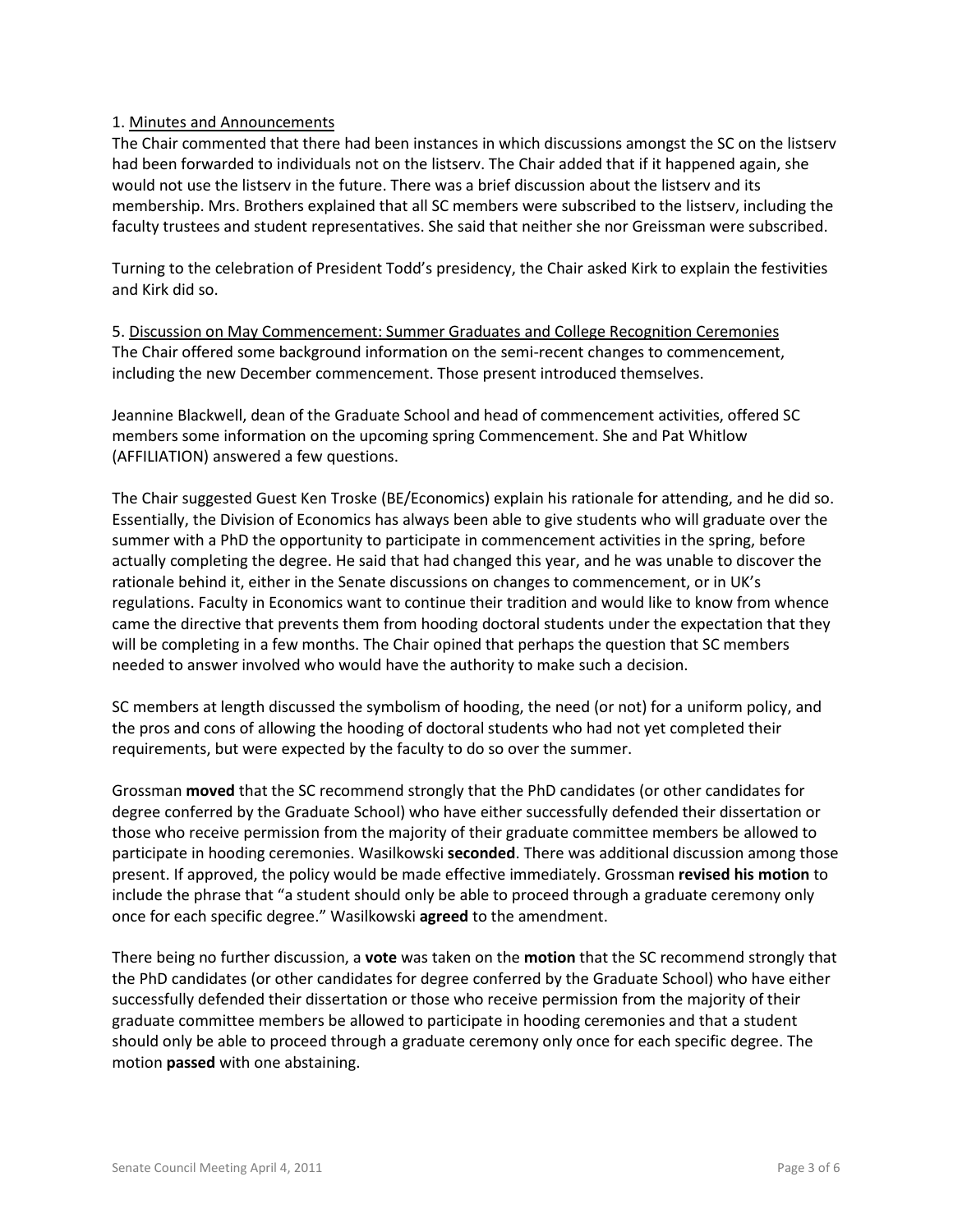After a few additional comments, the Chair thanked Dean Blackwell for her work on the commencement ceremonies.

### 1. Minutes and Announcements, continued

The Chair commented that the Old Business items b ("Proposed Changes to *Senate Rules 1.3.3.A*  ("Senate Council Chair")") and c ("UK Athletics Association - General Discussion") never seemed to be taken up during SC meetings, and suggested that they be taken up during one of the summer retreats. There were no objections from SC members.

### d. Senate Award

Anderson offered information about the new Outstanding Senator award.

### e. Evaluation of the President - Wasilkowski

SC members discussed the annual evaluation of the president. Wasilkowski said that his colleagues would like to see another evaluation of President Todd conducted. Grossman opined that since President Todd as leaving as of June 30, another evaluation was not productive. Other SC members expressed their opinions on the matter.

Wasilkowski **moved** that the SC conduct an evaluation of President Todd by the entire faculty. The motion **died** for lack of a second.

### 4. UK May 2011 Degree List

Grossman **moved** that the elected faculty senators approve UK's May 2011 list of candidates for credentials, for submission to the Senate and then through the President to the Board of Trustees, as the recommended degrees to be conferred by the Board. Yanarella **seconded**. There being no further discussion, a **vote** was taken and the motion **passed** with none opposed.

The Chair offered another announcement – the Board Chair discussed with her the possibility of Presidential Search Committee members being allowed to participate in the Board of Trustees' final deliberations on a new president. The Board of Trustees did ultimately vote to approve such an arrangement.

There were additional comments about an evaluation of the president. The Chair suggested that the SC develop metrics for faculty input into the president's performance during a retreat **[AI]**.

#### 6. Tentative Senate Agenda for April 11

The Chair explained that the presentation on the faculty perspective would be first, and then the Board Chair will have about 10 minutes for a presentation on "The Presidential Search." There were a few comments about the proposed agenda.

Grossman **moved** to approve the tentative Senate agenda for April 11 and Wasilkowski **seconded**. There being no additional discussion, a **vote** was taken and the motion **passed** with none opposed. SC members then agreed to some additional reorganizing of the agenda.

There being no further business to conduct, the meeting was adjourned shortly after 5 pm. [The Action Items are a part of the minutes, but fall at the end.]

Respectfully submitted by Hollie I. Swanson,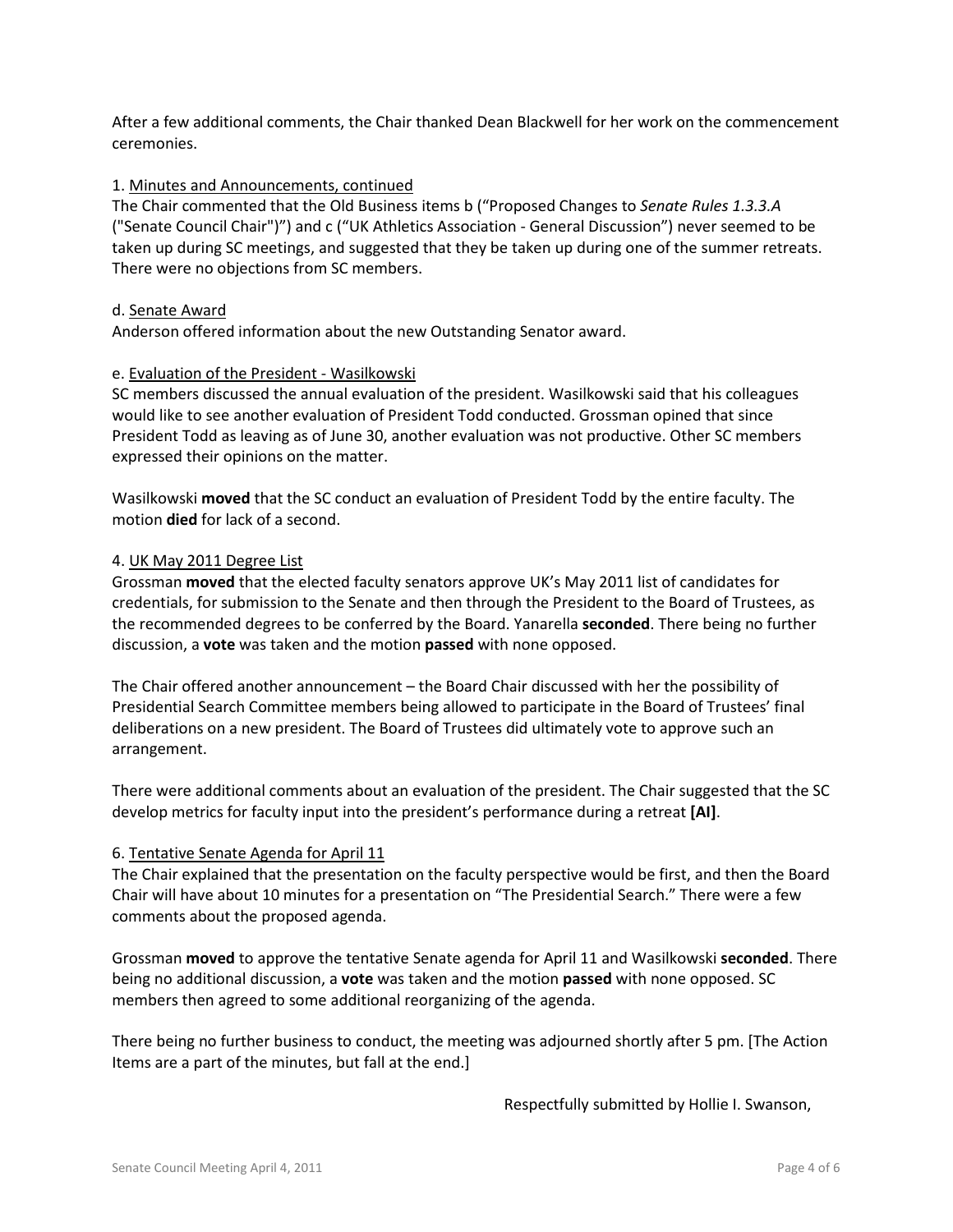#### Senate Council Chair

SC members present: Anderson, Blonder, Grossman, Kelly, Kirk, Peek, Randall, Swanson, Thelin and Wasilkowski.

Provost's Liaison present: Greissman.

Invited guests present: Jeannine Blackwell, Marcy Deaton, Keith Ellis, David Lowe, Arlie Hall, Jim Holsinger, Phil Marksberry, Ken Troske and Pat Whitlow.

Prepared by Sheila Brothers on Tuesday, June 14, 2011.

| #   | $\sqrt{ }$ | <b>Item</b>                                                                                                                                                                                                          | <b>Responsibility</b>    | Completed             |
|-----|------------|----------------------------------------------------------------------------------------------------------------------------------------------------------------------------------------------------------------------|--------------------------|-----------------------|
| 5.  |            | SC subset to examine and revise the description of the administrative<br>coordinator's job duties with a view towards increasing compensation. (7/14/10)                                                             | Grossman,<br>Chair       |                       |
| 20. |            | Charge Senate's Academic Programs Committee with creating processes for<br>substantive change issues (teach-out, contractual/consortium process, off-<br>campus sites, how to reopen a suspended program). (8/23/10) | SC                       |                       |
| 26. | $\sqrt{ }$ | Query VP IRPE Connie Ray about number of administrators at UK vs. benchmark<br>institutions. (9/20/10)                                                                                                               | Mrs. Brothers            | 2/1/2011<br>& 3/28/11 |
| 31. |            | Ask the Provost to submit a statement of financial and administrative feasibility<br>for proposals prior to the proposals being sent to cmte. (10/4/10)                                                              | Greissman/SC             |                       |
| 36. | $\sqrt{ }$ | Send solicitation for Commencement Cmte Co-Chair to college associate deans.<br>(10/18/10)                                                                                                                           | Mrs. Brothers            | 04/2011               |
| 40. |            | Draft changes to Senate Rule language on Senate meeting attendance policies<br>for review by SC. (8/30/10 & 11/15/10)                                                                                                | Chair, Steiner           |                       |
| 42. |            | Discuss with the Provost the method of allocating resources from distance<br>learning courses. (11/15/10)                                                                                                            | Chair                    |                       |
| 44. |            | Create ad hoc committee (perhaps with VPR and Provost) to look at what<br>constitutes an administrative or an educational unit, and if there is a continuum<br>or a sharp difference. (11/22/10; 12/6/10)            | Chair, SC                |                       |
| 46. | $\sqrt{ }$ | Discuss election of officers, specifically who is eligible to cast votes. (12/6/10);<br>Solicit opinions from the Senate. (2/28/11)                                                                                  | SC                       | 05/2011               |
| 48. |            | Create a charge for a committee to review DL courses. (12/6/10)                                                                                                                                                      | Chair, SC                |                       |
| 53. |            | Investigate "Quality Matters" WRT distance learning courses. (1/10/11)                                                                                                                                               | SC                       |                       |
| 57. |            | Look into creating a Senate committee on assessment. (1/31/11)                                                                                                                                                       | <b>SC</b>                |                       |
| 59. | $\sqrt{ }$ | Invite Board of Trustees members and chair to April "State of Faculty Affairs"<br>address. (1/31/11)                                                                                                                 | Mrs. Brothers /<br>Chair | 03/2011               |
| 60. |            | Deliberate during summer retreat(s) on what the SC's strategic vision is for<br>academic facilities. (1/31/11)                                                                                                       | <b>SC</b>                |                       |